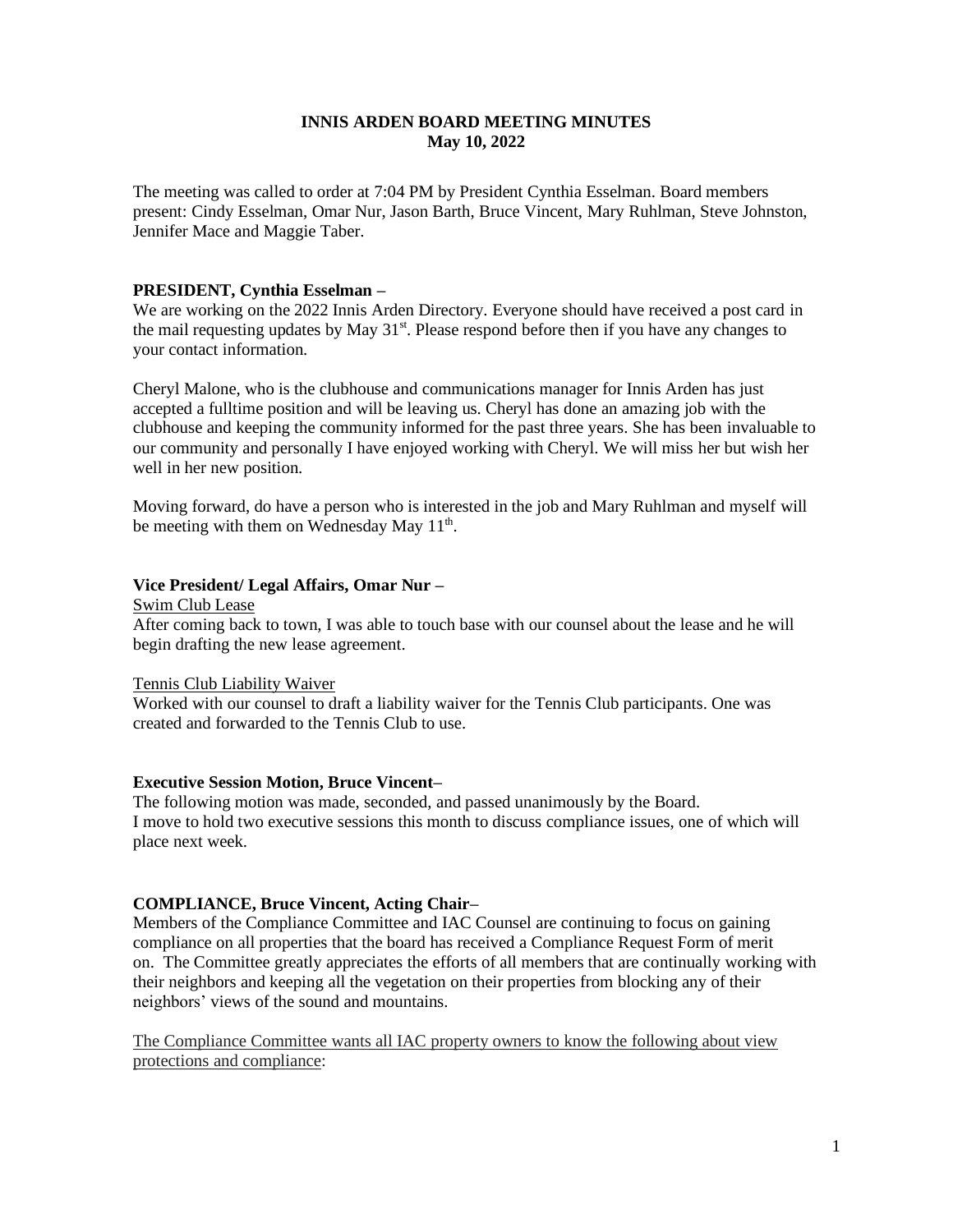- Your protected views are of the Sound and/or Mountains and are from your lot in its entirety (e.g., from any floor level in your home, patio, yard, etc...).
- The IAC applies the following provisions: The View Preservation Amendment, Covenant #10. Fences, Hedges, and Covenant #11. Noxious Use of Property: Spite Fences. The View Preservation Amendment sets a maximum not minimum height for vegetation which in any way obstructs the view from a neighboring lot or lots and does not preclude further regulation under Covenant 10 and/or Covenant 11. Therefore, depending on the situation and context, it may be necessary to trim/height reduce vegetation to a height below the average roof height to comply with the Covenants, especially in areas of your property where there are not structures. Recent case law, such as the 2017 Carlson Decision, provides additional clarification.
- Your property may have longstanding view compliance issues that were present, or not disclosed to you, prior to purchase and which have not been resolved so as to achieve Covenant compliance. As an Innis Arden property owner, you are required to maintain your property in compliance with all applicable Covenants.
- It's your responsibility to pay all costs to maintain the vegetation on your property in compliance, regardless of the property's size and location.
- Revised planting selections (i.e., smaller and/or slow growing) may help reduce annual trimming costs.
- Depending on the type of vegetation at issue, how quickly it grows, and the height at which has been maintained, etc., annual trimming may be necessary to comply with the Covenants year-round.
- The Board encourages you to get to know your neighbors, to regularly assess the vegetation on your property, and to endeavor in good faith to promptly remedy any violations that may exist on your property.

Should you be found out of compliance, the board may enforce fines and other penalties (e.g., a lien on your property) until your property becomes compliant. To learn more about view protections and compliance see [IA-New-Neighbor-Guide.pdf \(innisarden.org\)](https://urldefense.proofpoint.com/v2/url?u=http-3A__www.innisarden.org_wp-2Dcontent_uploads_2021_03_IA-2DNew-2DNeighbor-2DGuide.pdf&d=DwMFAg&c=euGZstcaTDllvimEN8b7jXrwqOf-v5A_CdpgnVfiiMM&r=P4XUHcgHyNDobyBjv3I-ug&m=DwQqi7kdr9dTmwm3zKsaH2k04vFzlIJQ5u7AS9d0UTU&s=_zHkkYRKknMHFdY8iwinbELLEKmVTQR0E2eKko-QA1o&e=) and *HOA FAQ's "Is Innis Arden a Puget Sound and Mountain view protected community?"* at <http://www.innisarden.org/hoa-faq/>

# There still are 13 (-1 & +1) petitioned (CRF) properties with unresolved compliance issues as follows:

- 18760 Ridgefield Rd. NW (Schuler): At the 11/16/2021 Compliance Hearing this property was found to be non-compliant. A more detailed written decision by the IAC Board, consistent with its votes at the hearings, is pending. Currently, this property is pending sale and is expected to close. Once closing occurs, the new owners will assume the responsibilities for current non-compliance, including fines and/or penalties.
- 915 NW RB Road (formerly Yu): At the 11/16/2021 Compliance Hearing this property was found to be non-compliant. On 2/23/2022 the IAC issued a Written Decision concerning the vegetation compliance on this property. The decision notes the owner's failure to submit a compliance plan for review and approval by the IAC along with fines of \$50 per day accruing from the 11/16/2021 Compliance Hearing and up until full compliance has been achieved. This property was sold with closing occurring last week. The new owners will assume the responsibilities for current non-compliance, including fines and/or penalties.
- 1001 NW Richmond Beach Road (Zawitkowski):  $-$ no update-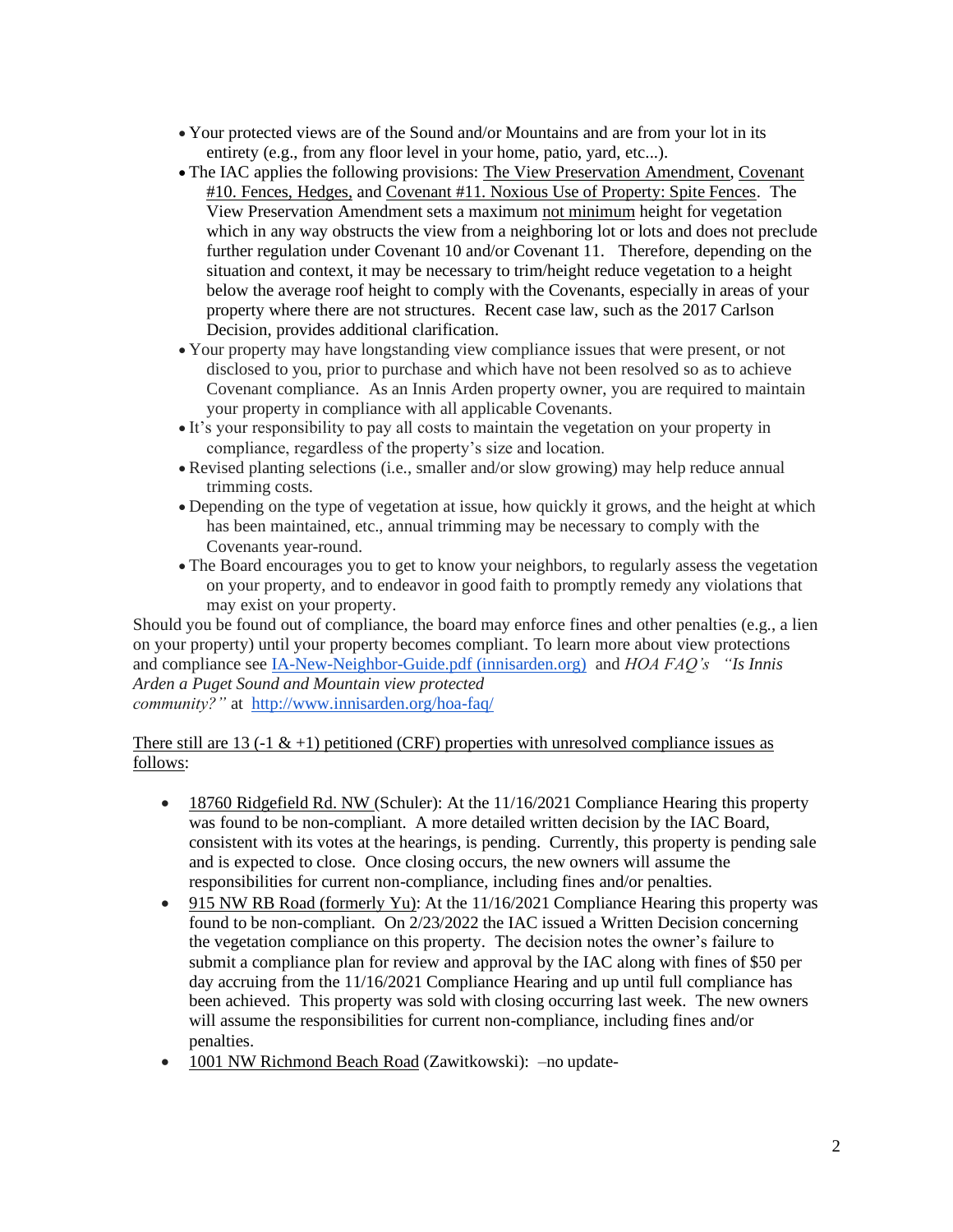- 17727 17<sup>th</sup> Ave NW (Lawson): At the 11/30/2021 Compliance Hearing this property was found to be non-compliant. A more detailed written decision by the IAC Board, consistent with its votes at the hearings, is pending.
- $\bullet$  18029 13<sup>th</sup> Ave NW (Hjelle): IAC counsel is assembling results of outside consultants' vegetation review. The IAC subsequently will be scheduling another hearing on this property in the near future. The forecast timing of the new hearing will be updated by IAC counsel.
- 18770 Ridgefield Rd. NW (McHugh): Omar has contacted the Mchughs and followed up with some discussions of the POV photos and impact to neighboring properties. Based on these discussions, the Compliance Committee will hold a Vegetation Compliance Hearing on this property to help better define the potentially view blocking vegetation that would be required to be brought into compliance.

# *The following motion was made, seconded, and passed unanimously by the Board: "I move to hold a compliance hearing on June 28th for the Mchugh property at 18770 Ridgefield RD NW."*

- 18742 Ridgefield Rd. NW (Gesinger): The Board has delayed holding a Vegetation Compliance Hearing, pending courtesy site visits with the owners to directly discuss the potentially view blocking vegetation noted in now assembled photo support. Omar has contacted the Gesingers and they have been working collaboratively with their neighbors to bring the vegetation into compliance.
- 17732 17<sup>th</sup> Ave NW (Bargreen): At the 11/30/2021 Compliance Hearing this property was found to be non-compliant. A more detailed written decision by the IAC Board, consistent with its votes at the hearings, is pending.
- 933 NW Richmond Beach Road (Shen, formerly Knauer): On 2/25/2022, the IAC submitted a written request to the owners for a Compliance Update. A prompt response was received by the IAC, from the Shens, that will be reviewed with those effected properties to confirm full compliance. Cindy & Bruce met onsite with Grace Shen on 3/17/2022 to review the vegetation identified in the 5/4/2021 written decision and whether it is all in full compliance. Based on that site visit, it appeared that about 90% of the vegetation is complying, but that will be reviewed with IAC Counsel.
- 1250 NW 175<sup>th</sup> St. (Sullivan): A CRF was received on  $8/10/2020$  for this property. Cindy and Bruce made a site visit on 4/28/2022 with the owner and neighbor Rick Leary to look at and directly discuss the potentially view blocking vegetation. Bruce will be following up with the owner to discuss different options available to voluntarily gain compliance.
- 17770  $14<sup>th</sup>$  Ave NW (Tynan): A CRF dated  $2/12/2022$  was received on this property. This will be evaluated to determine if it has merit and then a Compliance Committee member will contact them directly. There is a previous written decision in July of 2017 that found the property not in compliance.
- 17037 14<sup>th</sup> Ave NW (Kirkness): A CRF dated  $3/24/2022$  was received on this property. On 3/29/2022 the Compliance Committee requested more specific information from the Petitioners before the schedules a site visit with the owners.
- 18008 13<sup>th</sup> Ave NW (Joseph): A CRF dated  $5/5/2022$  was received on this property regarding a long-standing remodel. The project that was started in 2017/2018 has not been completed resulting in potential covenant compliance issues.

*The following motion was made, seconded, and passed unanimously by the Board: "I move to hold a Compliance Hearing for 18008 13th Ave NW on Tuesday, 6/28/22".*

The following property is now officially in full compliance: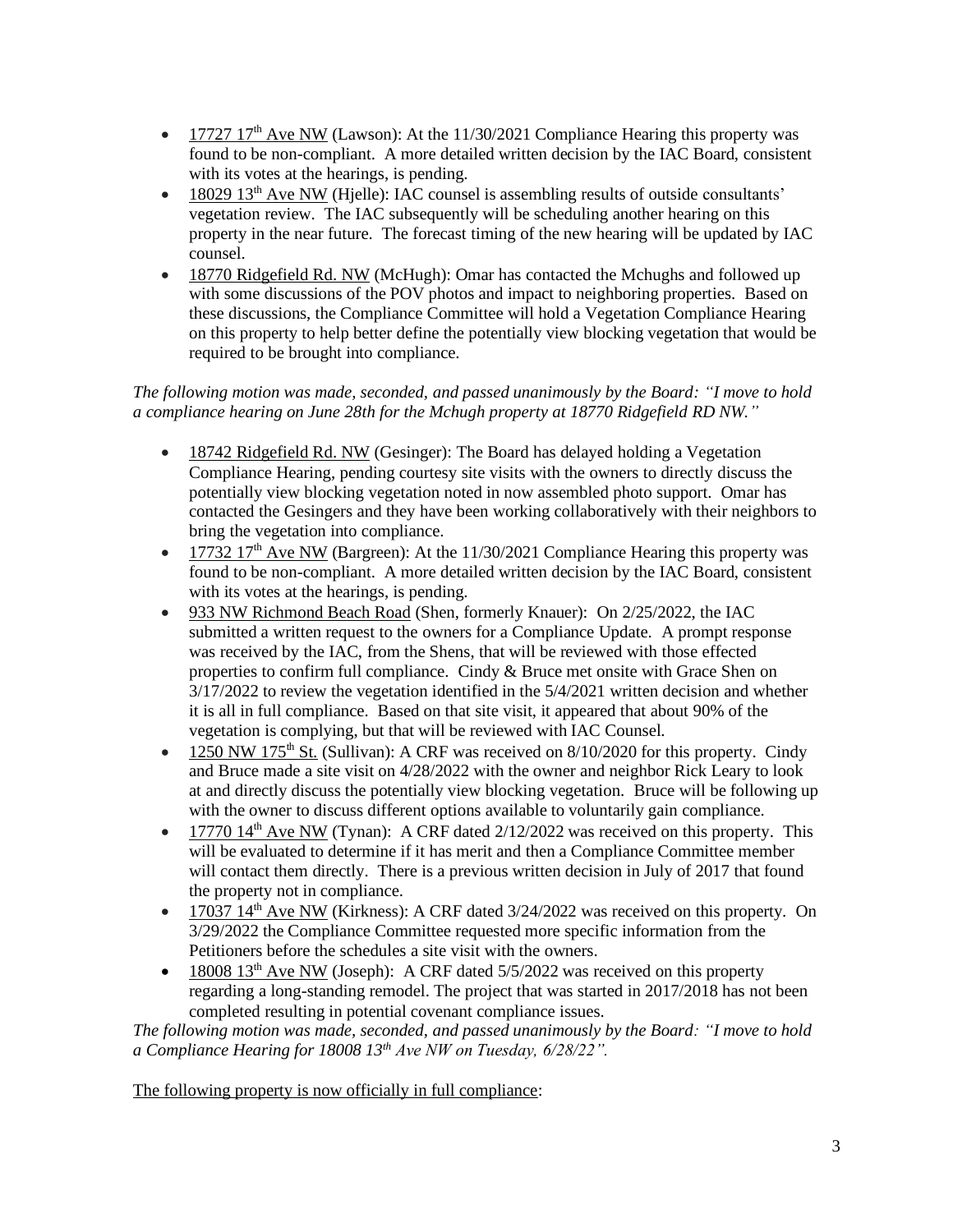• 17128 13<sup>th</sup> Ave NW (Nelson): A CRF dated  $4/8/2022$  was received on this property. The Nelson's immediately responded and have trimmed the vegetation low enough to satisfy their neighbors. Thank you, Mr. & Ms. Nelson!

The Board received written notice on 9/22/21 about potential compliance issues with the following property:

• 1408 NW 186<sup>th</sup> St. and/or Blue Heron Reserve: The location of the potentially view blocking tree is unclear and no documents have been provided to the Board to support. Existing site property line survey data will be reviewed.

**ROW, Bruce Vincent** Right -of-Way Trees/Vegetation: \*No ROW tree permitting, or ROW work is scheduled or pending.

# **SECURITY, Bruce Vincent -**

2022 Off-Duty Shoreline Police/KCSO Deputy Officers Patrolling IA

A total of 20 hours of Deputy time was logged for April, with Deputies patrolling on random days and at random times. Patrol vehicles are both "marked" and "unmarked". All roadways will be patrolled during IAC duty hours. You may see Deputies at reserve entrances, or even walking some trails in the reserves. They may be also checking license plates of vehicles parked at reserve entrances for non-residents.

Our thanks to detectives Paula Kieland and Erik Soderstrom for being able to secure overtime to provide additional officers to patrol City of Shoreline Innis Arden Reserve Park on April 20<sup>th</sup>. They had 6 uniform officers patrolling that day and evening in IA only. Rain and cold weather reduced the number of activities and issues that would normally occur on April 20<sup>th</sup> ("Weed Day", "National Pot Smokers Day" etc...). This overtime was paid for by the City of Shoreline Police Department.

Any campfire and/or camping in either the IA Reserve, the IA Grounds, or in the City of Shoreline Innis Arden Reserve Park, should be reported (as noted below). If the Fire Department responds and decides a Police response is also required, they will make that request.

Detectives Paula Kieland and Erik Soderstrom again emphasize the continued need to REPORT, REPORT, REPORT. If you don't report a incident, no matter how minor, your KCSO Police will not know about it.

Please continue to report activities to the Shoreline Police (KCSO) using these Guidelines:

· If it is an emergency CALL 911

If it is not an emergency, you can call 911 and tell them "It's not an emergency" and then you will be routed to a Non-Emergency Call Receiver.

Alternately, you can call the KCSO Non-Emergency phone at 206-296-3311 and you will also be routed to a Non-Emergency Call Receiver.

· A Call Receiver will ask you many questions to triage the call. When they ask, "Do you want contact?", always answer "Yes", if you want an officer to respond onsite. If you answer "No", an officer/s may, or may not, be dispatched.

Please tell the Call Receiver you "I saw this , and I'm willing to assist with being a witness for the prosecution."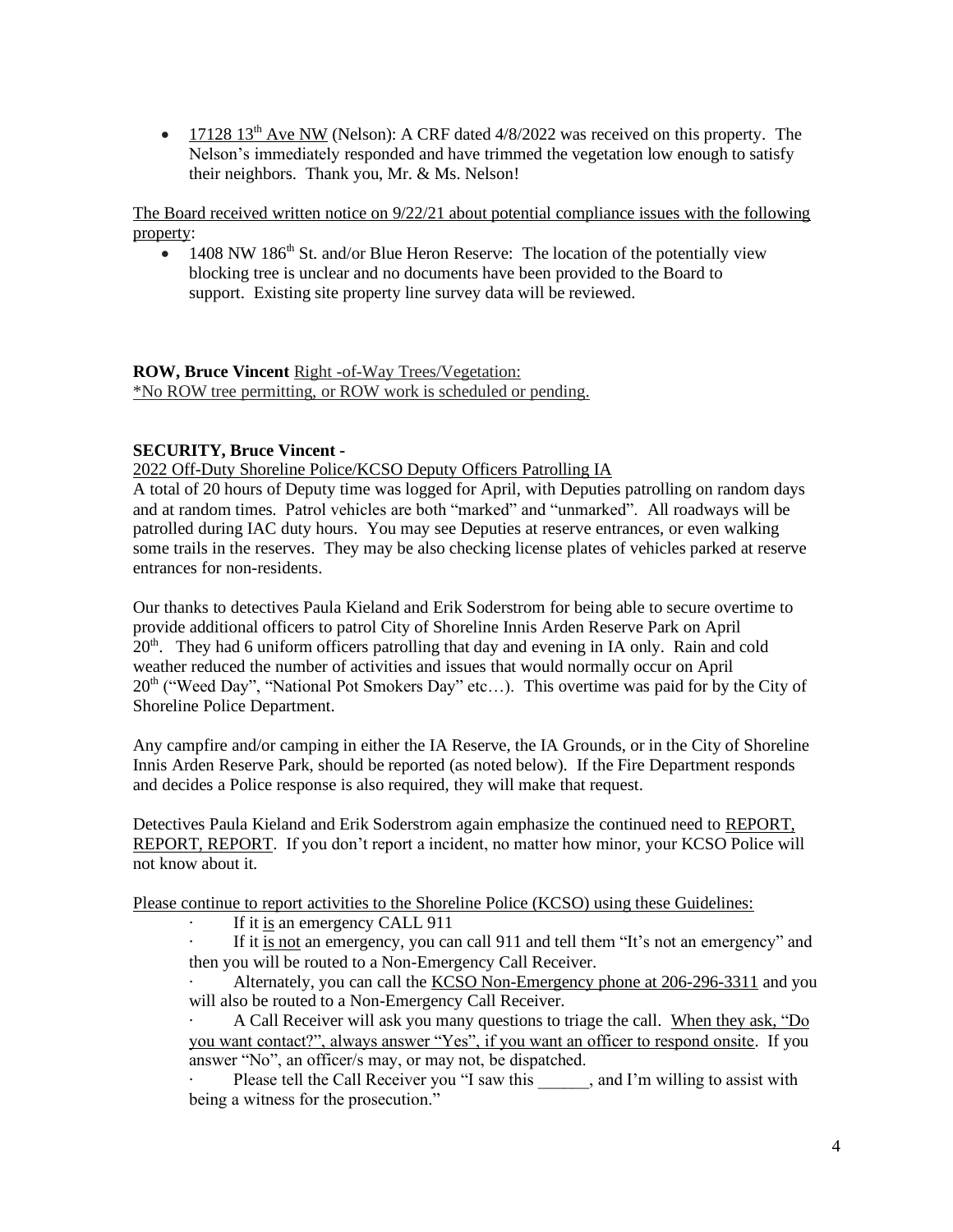# **BUILDING AND REMODEL, Jason Barth –**

Rosenburg/Wurmbrand 1574 NW 190th Street Project: Remodel/Addition

The following motion was made, seconded, and passed unanimously by the Board. I move to approve the proposed remodel to the Rosenburg/Wurmbrand home located at 1574 NW  $190^{th}$  St.

## **TREASURER, Jennifer Mace –**

At the close of April, our Operating Checking was \$176,147, Collections Savings was \$10,174, and the Asset Reserves Savings was \$441,190.

### **CLUBHOUSE, Mary Ruhlman –**

There were four rentals in the month of April, of which two were sponsored by Activities Committee. For the month of May, we have four rentals.

If you have questions about renting the clubhouse, please contact Joy Griffith at 206-542-5558 or [communications@innisarden.org.](mailto:communications@innisarden.org)

## **NATURAL RESERVES, Steve Johnston –**

### Trails Maintenance

The trails were weed whacked as needed. Cleanup continued at the top of Bear Reserve to remove an old chain link fence and more dumped vegetation. Minor bank erosion control work at the north end of the 17th Ave NW near the Ronald bridge.

### Native Plants and Invasive Control

Our native plant crew continued working this month in Blue Heron to plant new plants and to remove Blackberry and other invasive plants

### Hazard Trees

Six diseased and hazardous alders were finally removed from Blue Heron with City authorization.

The huge maple on 16th NW will be pruned in the next two weeks to remove deadwood threatening the trail and homes nearby.

### Broken City Drainage Pipe

We will meet this week with City surface water engineers concerning a solution to the 15th Ave NW broken concrete pipe which is causing damage to property due to erosion.

# **ACTIVITIES, Maggie Taber – Save the Dates:**

2022 Rummage Sale on hold due to COVID